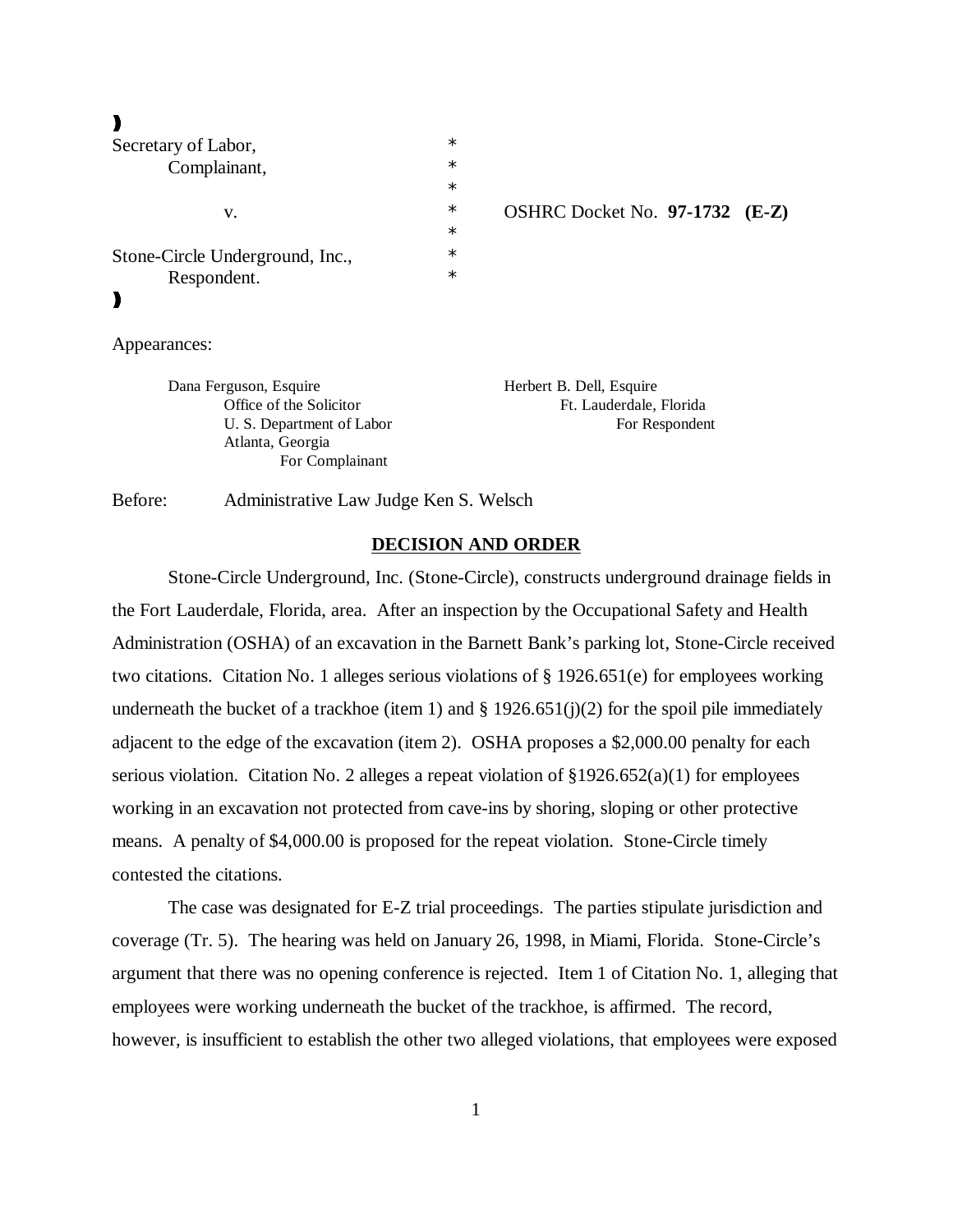to the spoil pile or the unprotected walls of the excavation.

#### *Background*

On August 22, 1997, Stone-Circle, a small employer with 20 to 25 employees, was constructing a new drainage field, referred to as a French drain, in the Barnett Bank's parking lot in Plantation, Florida (Tr. 104-105, 135). Stone-Circle had been working on the French drain for a day and a half when OSHA conducted an inspection (Tr. 127). The length of the excavation site was 150 feet (Tr. 122, 129, 138).

To construct a French drain, Stone-Circle digs an excavation by trackhoe to a depth of approximately 7-feet. Paper/fabric is placed along the sides of the excavation. An approximate 2-foot bed of gravel is then placed in the bottom of the excavation and leveled by the trackhoe. The drainage pipe is placed on top of the gravel and bolted. At the Barnett Bank, the drainage pipe was placed at a depth of less than 5 feet (4.58 feet from the top of the gravel to the rim or grate). Each section of pipe is 20 feet (Tr. 137). More gravel is placed on top of the drainage pipe to within one foot of the finished grade. The paper/fabric is folded over the top of the gravel. More gravel and dirt are added. A drainage grate and asphalt finish the drainage field (Exh. R-1, R-2; Tr. 136-138). The drainage field is installed in sections of 23 to 30 feet of open excavation (Tr. 139).

On August 22, 1997, the Stone-Circle's superintendent William Debaugh, at approximately 11:30 a.m., visited the bank site (Tr. 134, 142). He saw no problems with the operation of the trackhoe, the placement of the spoil pile, or the lack of shoring or slopping. Employees were standing on the graveled portion of the excavation, less than 5 feet deep (Tr. 139, 141, 143). They were not in the deep portion of the excavation where the trackhoe was digging.

Around noon, Sonja Lederer, secretary to the OSHA Area Director, went to the bank (Tr. 14). While using the ATM machine in front of the bank, she saw the excavation and trackhoe. The trackhoe was digging at the south end of the excavation. Lederer testified that she saw the bucket of the trackhoe when dumping dirt on the spoil pile cross over the heads of employees working in the excavation (Tr. 15, 27-28). She made her observations from three separate locations at the bank; the ATM machine, the north end of the excavation, and the south end when

2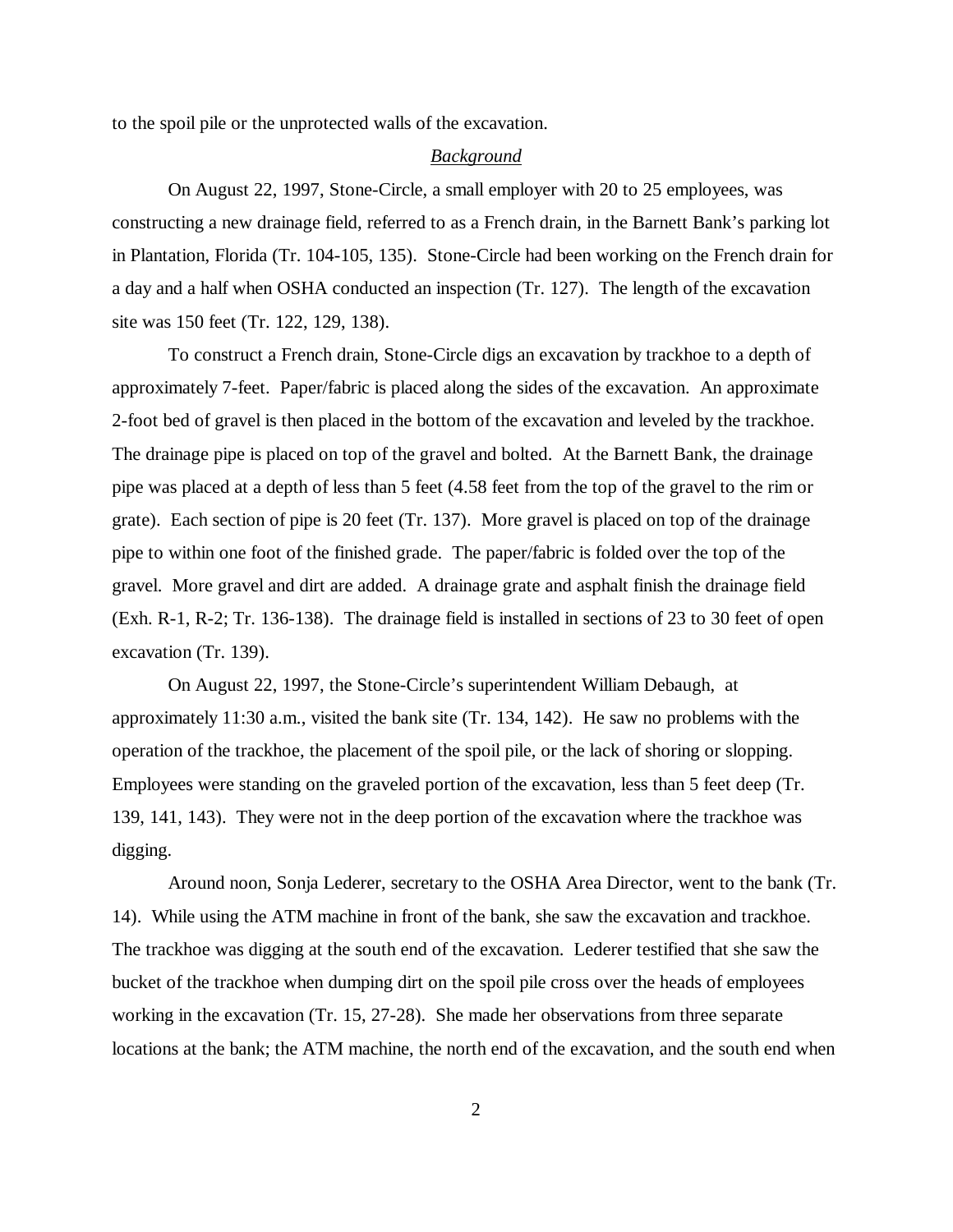leaving the bank. Lederer estimated that the distance from her points of observation to the location of the trackhoe was 20 to 300 feet (Tr. 30). She reported her observations when she returned to the OSHA office (Tr. 15).

A safety compliance officer arrived at the bank site at approximately 2:30 p.m. (Tr. 71, 103). She recorded her inspection by video camera (Exh. C-1). As the compliance officer approached the south end of the excavation, she testified that she saw the bucket of the trackhoe crossing over the heads of two employees, Sam Carranza and Juan Cordona (Tr. 43). The employees were working in the excavation. The trackhoe was digging the excavation and placing the dirt on the spoil pile in the southwest corner.

When the compliance officer arrived at the trackhoe, she met Joe Martin, Stone-Circle's foreman. She showed Martin her OSHA credentials, gave him a business card, and discussed her observations about the trackhoe's bucket operating over the heads of employees (Exh. C-1; Tr. 39). Her discussion is heard on the video (Exh. C-1). While talking to Martin, Sam Carranza, pipelayer, exited the excavation through the deep portion of the excavation in front of the trackhoe (Exh. C-1; Tr. 40).

The compliance officer asked Martin to help measure the width of the excavation. Martin agreed and went to the other side. The excavation measured 9 feet, 6 inches wide (Tr. 50). The compliance officer then asked about the depth of the excavation and Martin immediately jumped into the excavation (Exh. C-1). The excavation measured 7 feet deep in the 10-foot portion of the excavation without gravel. The compliance officer estimated the bottom of the excavation was 3 feet wide (Tr. 51). The compliance officer's inspection of the excavation site took approximately 10 to 15 minutes (Tr. 103).

Based on the compliance officer's inspection, serious and repeat citations were issued. Stone-Circle maintains that the video taken by the compliance officer fails to show violations or support the observations of Lederer and the compliance officer. Also, Stone-Circle argues that the compliance officer did not conduct an opening conference and she placed its employees in unsafe situations.

#### *Discussion*

To prove a violation of a safety standard, the Secretary of Labor must show by a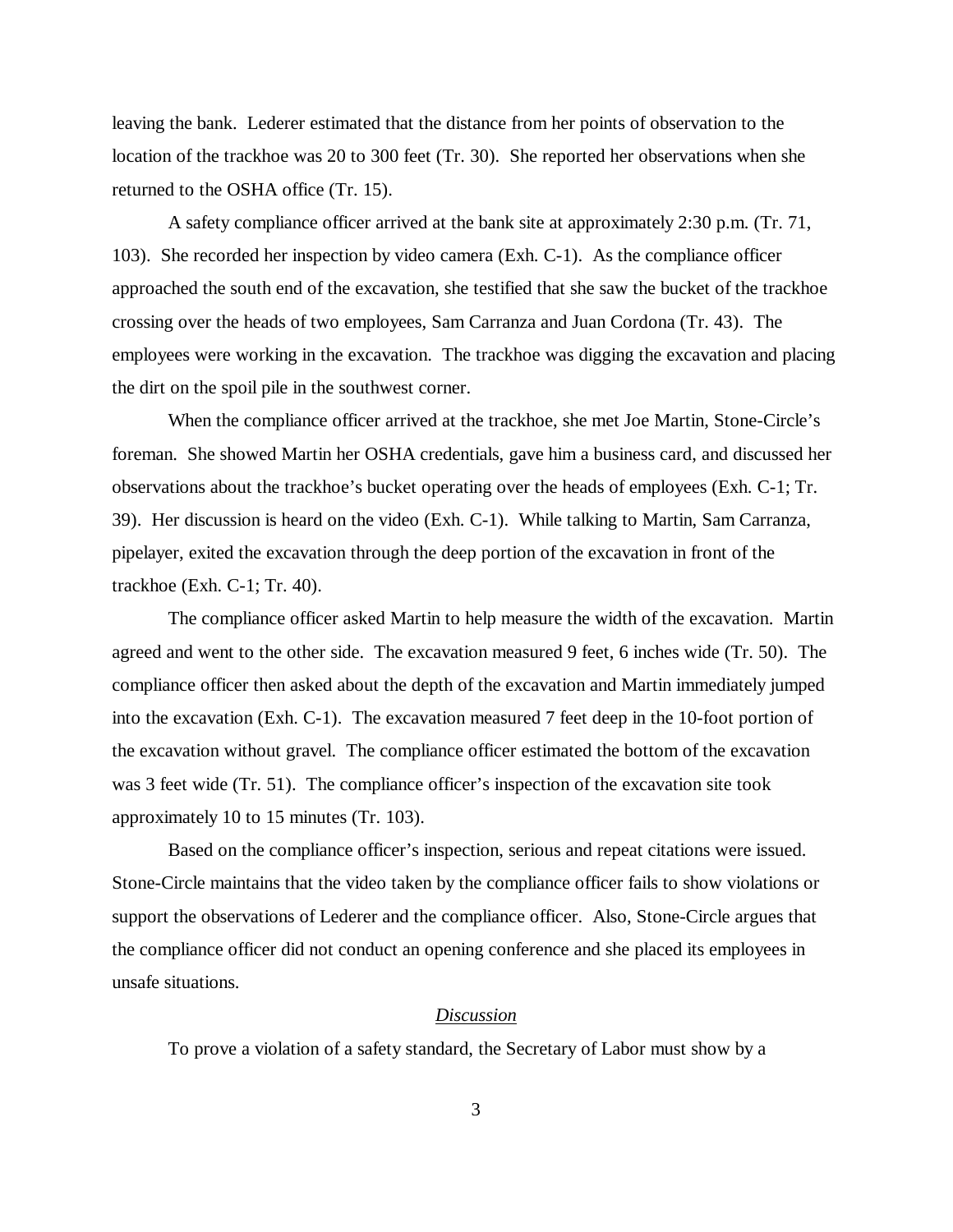preponderance of the evidence that (1) the cited standard applies, (2) there was a noncompliance with the terms of the standard, (3) there was employee exposure or access to the hazard created by the noncompliance, and (4) the employer knew or with the exercise of reasonable diligence could have known of the condition. *Kasper Electroplating Corp.,* 16 BNA OSHC 1517, 1521, 1994 CCH OSHD ¶ 30,303, p. 41,757 (No. 90-2866, 1993). No affirmative defense as to the alleged violations are asserted by Stone-Circle.

As to each alleged violation, Stone-Circle does not dispute the application of the excavation standards at § 1926.650 *et seq*. to its excavation site at the Barnett Bank. Also, there is no dispute that Stone-Circle knew or should have known of the conditions of the excavation. Joe Martin, foreman, was present and supervised the work on the drainage field (Tr. 43, 121). William Debaugh, superintendent, inspected the site daily; he was on-site approximately three hours prior to the OSHA inspection (Tr. 135, 142). A supervisor's knowledge of conditions at the worksite is imputed to the employer. *See Dover Elevator Co*. 16 BNA OSHC 1281, 1286, 1993-95 CCH OSHD ¶ 30,148, p. 41,479 (No. 91-862, 1993).

The Secretary does not allege a shoring violation in the graveled portion of the excavation. Employees on the graveled portion of the excavation were less than 5 feet deep (Tr. 204). The issue remaining as to each violation is whether employees were exposed to the trackhoe's bucket or an unsafe condition in the 7-foot deep portion of the excavation.

## Opening Conference

Section 8(a) of the Occupational Safety and Health Act (Act) requires that "upon presenting appropriate credentials to the owner, operator, or agent in charge," OSHA is authorized to conduct an inspection in a reasonable manner, at reasonable times, and within reasonable limits. *See Adams Steel Erection, Inc.*, 13 BNA OSHC 1073, 1079, 1986-87 CCH OSHD ¶ 27,815, p. 36,403 (No. 77-3804, 1987). Stone-Circle argues that compliance officer failed to have an opening conference.

The burden is on Stone-Circle to show unreasonable conduct by the OSHA compliance officer during the inspection. There must be a substantial failure to comply with the provisions of § 8(a), and such noncompliance prejudiced Stone-Circle. *Gem Industrial, Inc.*, 17 BNA OSHC 1185, 1995 CCH OSHD ¶ 30,762 (No. 93-1122, 1995).

4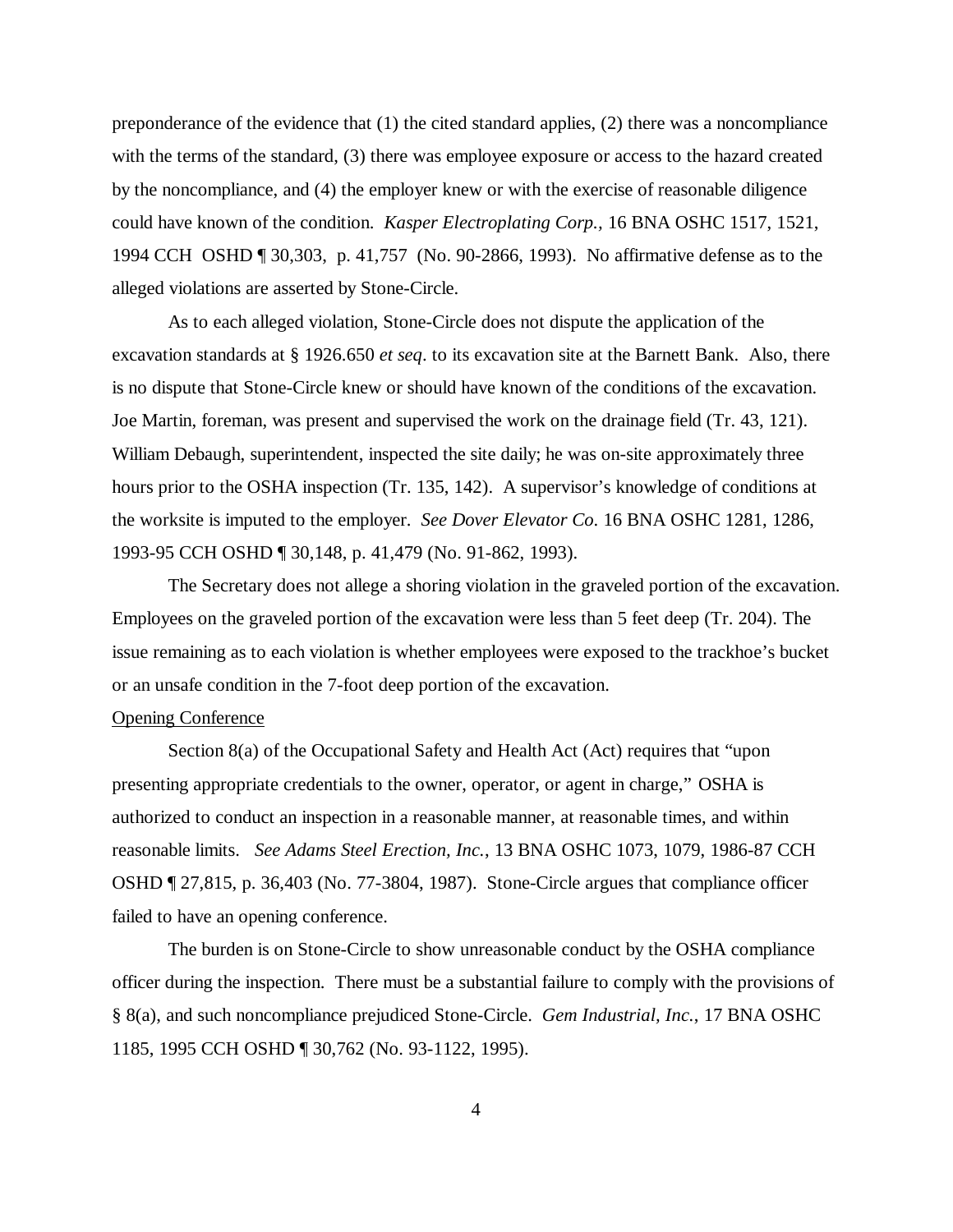The compliance officer testified that she presented her OSHA credentials and a business card to Joe Martin, Stone-Circle's foreman (Tr. 39). The video of the inspection recorded her conversation with Martin but does not show her presenting her credentials. The compliance officer is heard discussing the movement of the trackhoe's bucket over employees' heads and the location of the spoil pile (Exh. C-1). Martin did not testify and Stone-Circle offered no evidence disputing the compliance officer's account. Although not extensive, an opening conference was held sufficient to satisfy the requirements of § 8(a). The compliance officer identified herself and discussed the conditions she observed. The record does not show that Stone-Circle was prejudiced.

#### Alleged Violations

### Item 1- Working Underneath Loads

The citation alleges that Stone-Circle's employees were working underneath the bucket of a Caterpillar trackhoe used to excavate soil from the excavation. Section 1926.651(e) states that "no employee shall be permitted underneath loads handled by lifting or digging equipment."

Sonja Lederer, secretary with OSHA, and the compliance officer, testified to observing the trackhoe's bucket cross over the heads of employees in the excavation. The trackhoe was placing dirt on the spoil pile in the south west corner (Tr. 15-16, 27, 43). The compliance officer's video of the inspection does not show employees working underneath the bucket (Exh. C-1; Tr. 204). Sam Carranza, a pipelayer who was working in the excavation, denied that the bucket moved over his head (Tr. 117).

Despite the lack of video evidence, the observations of the secretary and compliance officer are credible and provide sufficient corroboration. Neither Lederer nor the compliance officer was shown to have a reason to fabricate or incorrectly represent their observations. The failure of the video to show the movement of the bucket does not rebut their observations. The camera's field of view is limited. The video does not show the complete operation of the trackhoe. Further, the compliance officer's observations are confirmed by her verbal warning to the foreman, Joe Martin, heard on the video as she approached the trackhoe (Exh. C-1).

Sam Carranza, who was in the excavation, denied that he was working underneath the bucket of the trackhoe. Carranza is still employed by Stone-Circle. His job in the excavation was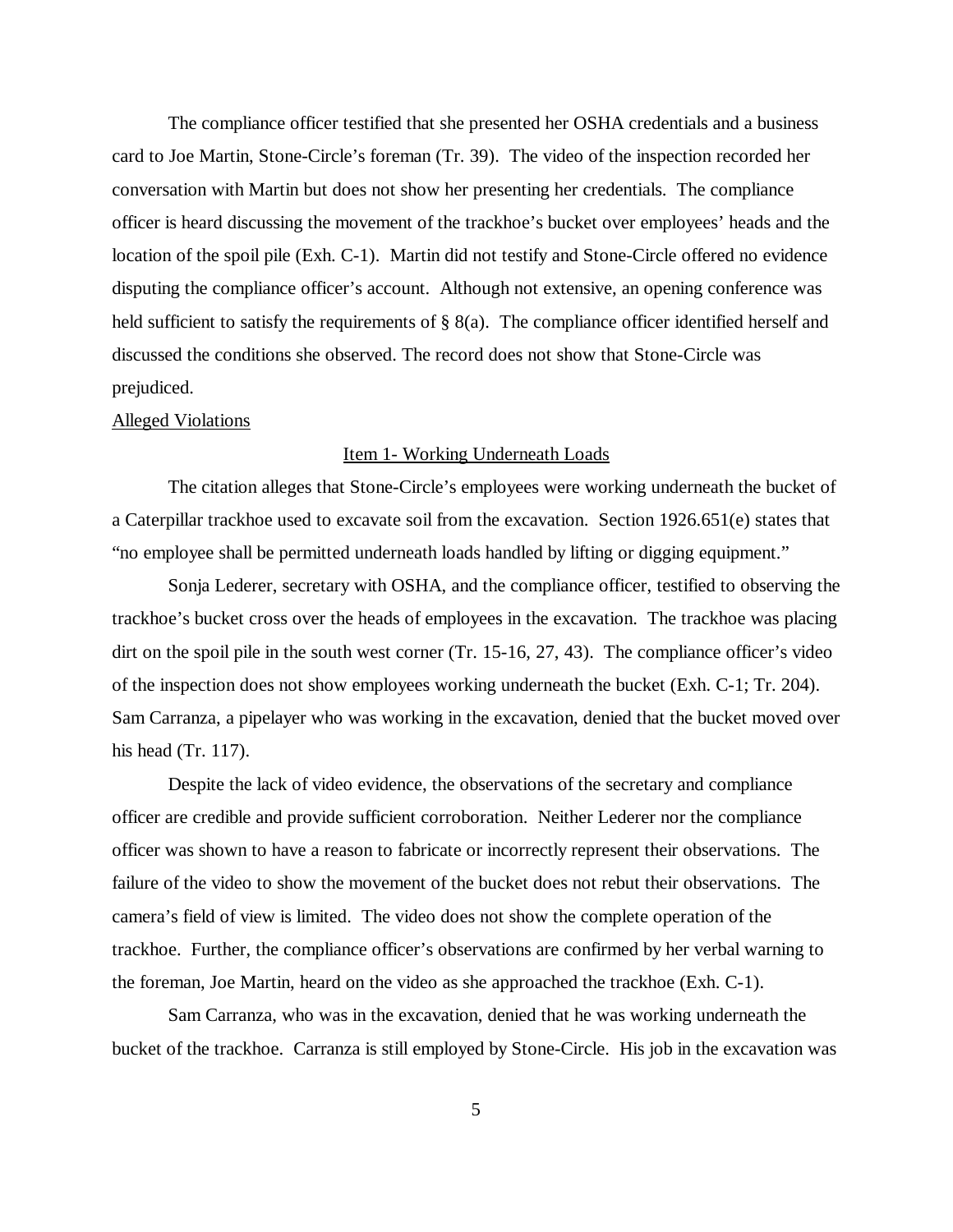to assure that the bottom of excavation was level (Exh. C-5, Tr. 118-119). His attention was not on the location of the bucket overhead. Carranza's testimony is given little weight. A violation of § 1926.651(e) is affirmed.

### *Serious Classification*

The violation of § 1926.651(e) is classified as "serious." In order to establish a "serious" violation under  $\S 17(k)$  of the Act, the Secretary must show that there is a substantial probability that death or serious physical harm could result from the hazardous condition. In determining substantial probability, the issue is not whether an accident is likely to occur. Rather, it is whether the result of an accident would likely be death or serious physical injury. *Spancrete Northeast Inc.*, 15 BNA OSHC 1020, 1024, 1991 CCH OSHD ¶ 29,313, p. 39,358 (No. 86-521, 1991).

Stone-Circle offered no evidence challenging the serious classification. There is no dispute that death or serious injury was likely from a load of dirt falling from the bucket. The bucket held one cubic yard of dirt (Tr. 45). The possible injuries included head injuries and broken bones.

#### *Penalty Consideration*

A penalty of \$2,000.00 for serious violation of  $\S 1926.651(e)$  is reasonable. In determining an appropriate penalty, the Commission is required to consider the size of the employer's business, history of previous violations, the employer's good faith, and the gravity of the violation. Gravity is the principal factor to be considered.

Stone-Circle is a small company with less than 25 employees (Tr. 135). Stone-Circle received a serious citation for violations of the excavation standards on December 10, 1996. (Exh. C-2). Stone-Circle was also inspected in 1994, although no citation was apparently issued (Tr. 45). The movement of the bucket exposed two employees working in the excavation to serious injury.

# Item 2 - Spoil Pile

The citation alleges that the spoil bank was stored at the immediate edge of the southwest<sup>1</sup>

<sup>&</sup>lt;sup>1</sup>At the hearing, the compliance officer corrected the location from the southeast corner as identified in the citation.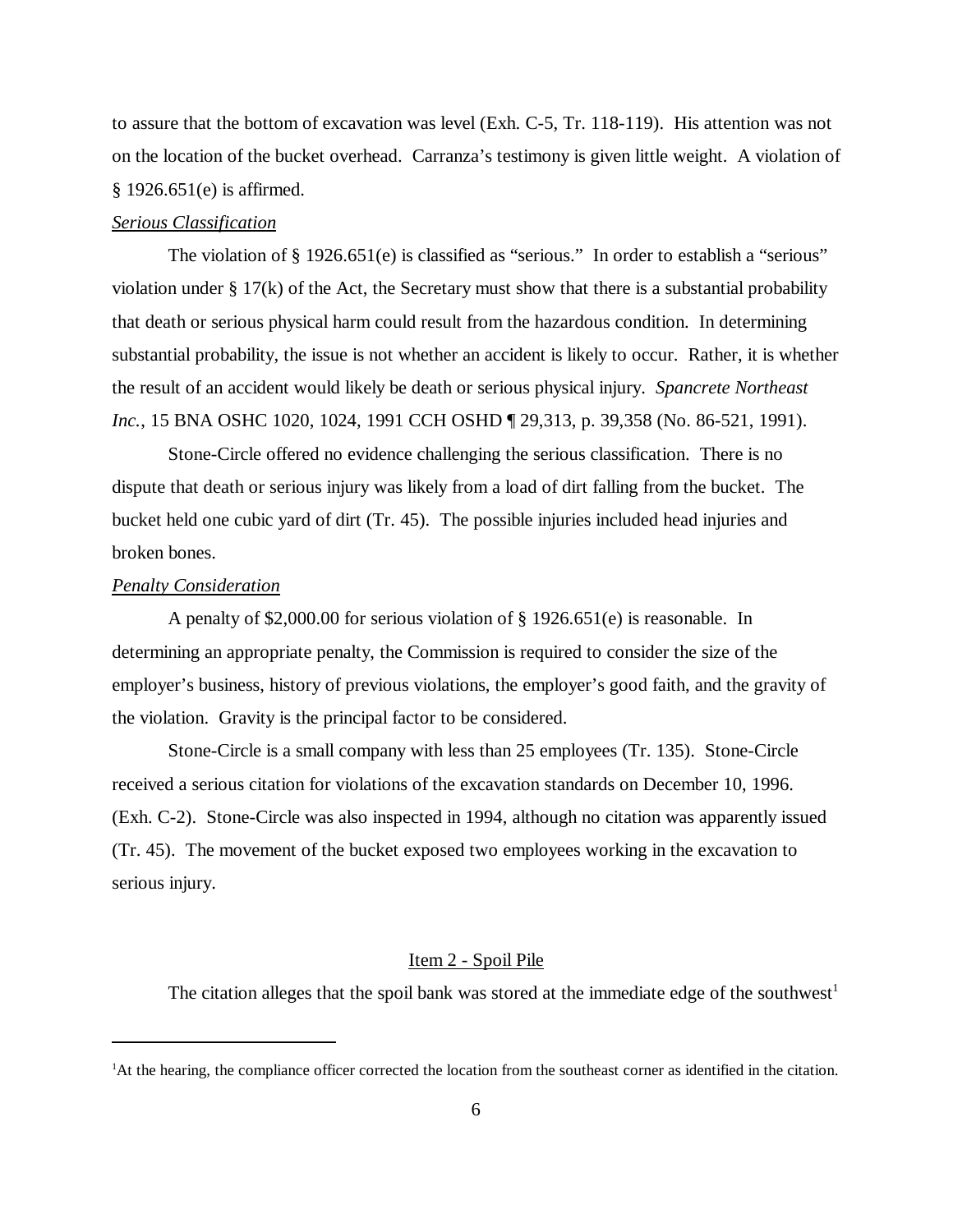corner of the excavation. Section  $1926.651(j)(2)$  requires:

Employees shall be protected from excavated or other materials or equipment that could pose a hazard by falling or rolling into excavations. Protection shall be provided by placing and keeping such materials or equipment at least 2 feet from the edge of excavations, or by the use of retaining devices that are sufficient to prevent materials or equipment from falling or rolling into excavations or by a combination of both if necessary.

The safety compliance officer testified that the spoil pile, located at the southwest corner of the excavation, was at the immediate edge (Tr. 50). Stone-Circle does not deny that dirt was at the edge of the excavation where the trackhoe was working. According to William Debaugh, superintendent, the dirt was spillage from the bucket. Employees, however, were not working in the portion of the excavation where the trackhoe was digging. Employees were working on the graveled portion of the excavation at least 10 feet from the trackhoe.

The record fails to establish a violation and that employees were exposed to the spoil pile in the southwest corner of the excavation. The video of the inspection is inconclusive as to the location of the spoil pile. The position of the camera does not show the distance of the spoil pile from the edge of the excavation. The compliance officer did not measure the location of the spoil pile (Tr. 99). From where Joe Martin, foreman, is seen holding the measuring tape at the edge of the excavation, the spoil pile appears behind him (Exh. C-1). When Debaugh was at the excavation at 11:30 a.m., he stated the spoil pile where the employees were working was at least two feet back from the edge (Tr. 142-143). When asked to identify the area of the spoil pile near the edge, the compliance officer identified the deep portion near the area where the trackhoe was working (Exh. C-8). As discussed for the repeat violation, the record does not establish that employees were working in the deep portion of the excavation. A violation of  $\S 1926.651(j)(2)$  is vacated.

#### Repeat Item 1 - Shoring or Sloping

The citation alleges that employees working in the excavation were not protected from cave-ins by sloping, shoring, or other means of protection. Section 1926.652(a)(1) requires: Each employee in an excavation shall be protected from cave-ins by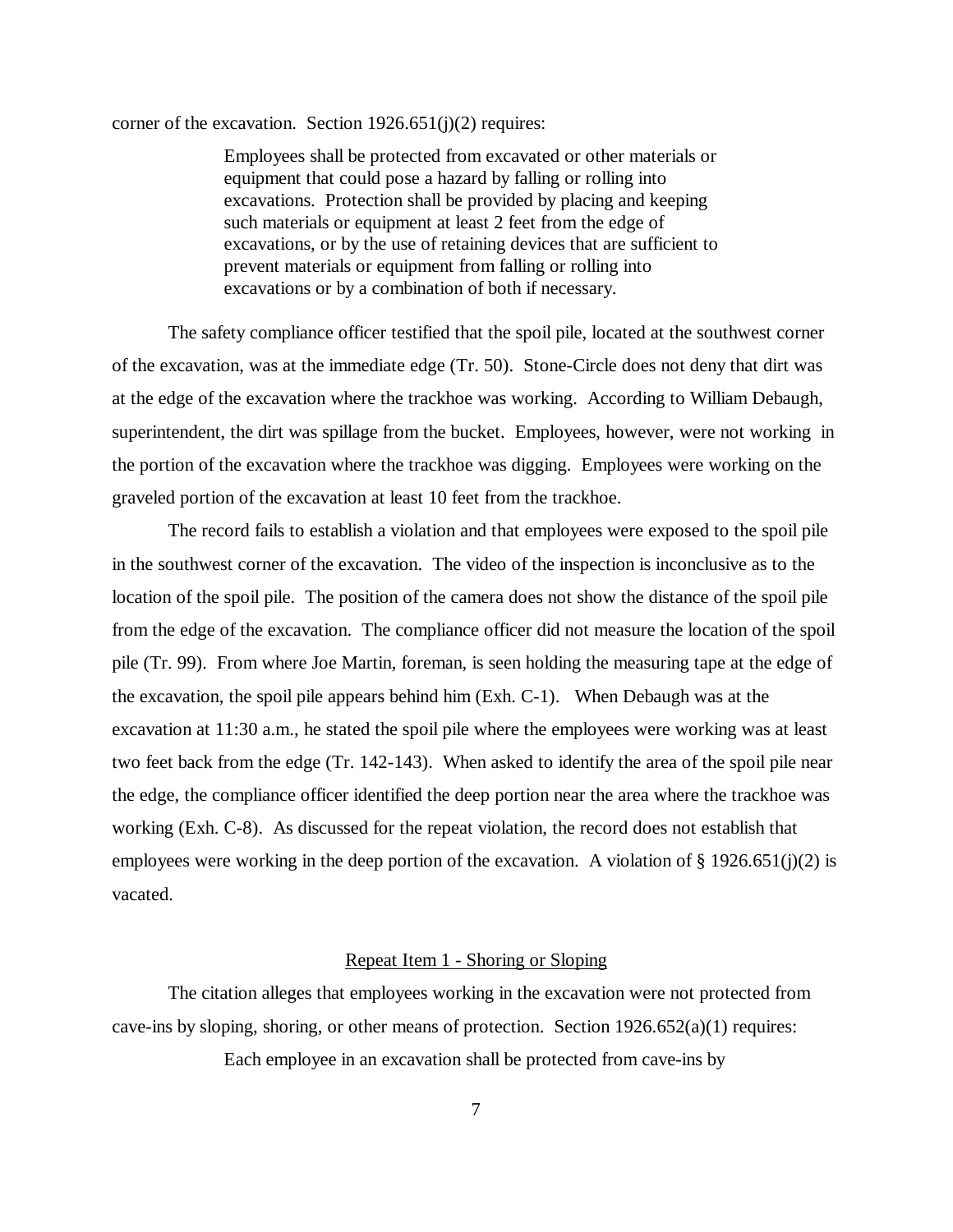an adequate protective system designed in accordance with paragraph (b) or (c) of this section except when: (1) Excavations are made entirely in stable rock; or (ii) Excavations are less than 5 feet in depth and examination of the ground by a competent person provides no indication of a potential cave-in.

There is no dispute that the excavation measured approximately 7 feet deep,  $9\frac{1}{2}$  feet wide at the top and 3 feet wide at the bottom in the deepest portion of the excavation. The deepest portion of the excavation had no gravel and paper/fabric (Exh. C-1; Tr. 50-51). Stone-Circle does not dispute that at the ungraveled portion of the excavation, the walls were not properly sloped, shored or otherwise protected. The Secretary also does not allege a sloping or shoring violation in the graveled portion of the excavation. The graveled portion of the excavation was less than 5 feet deep (Tr. 207).

Michael Illes, Stone-Circle's safety expert, described the soil as Type C soil because it was previously disturbed. There were previously installed pipes and utility lines (Tr. 171). The compliance officer testified that the deep portion of the excavation should have been sloped at a 1½ feet horizontal to 1 foot vertical to satisfy the 34-degree angle requirement. The width of the excavation across the top should have been 21 feet (Tr. 51, 53).

The issue in dispute is employee exposure in the deep or ungraveled portion of the excavation. Stone-Circle argues that employees were not working in the deep portion of the excavation. Carranza testified that the employees worked only on the graveled portion of the excavation (Tr. 123). There was no reason for employees to work in the area being dug by the trackhoe. The employees' job involved leveling the graveled portion of the excavation to satisfy the depth requirements for laying the pipe and bolting the pipe (Tr. 117, 121). Their work was in the graveled portion of the excavation less than 5 feet deep.

The safety compliance officer testified that while walking toward the trackhoe, she observed the two employees (Sam Carranza and Juan Cordona) working in the deep portion of the excavation (Tr. 44, 75, 106). Her video, however, fails to show the employees in the 7-foot portion of the excavation. Juan Cordona is described as approximately 5 feet, 6 inches tall (Tr. 80). Carranza is 5 feet, 7 inches tall (Tr. 118). In the video, their heads appear above the height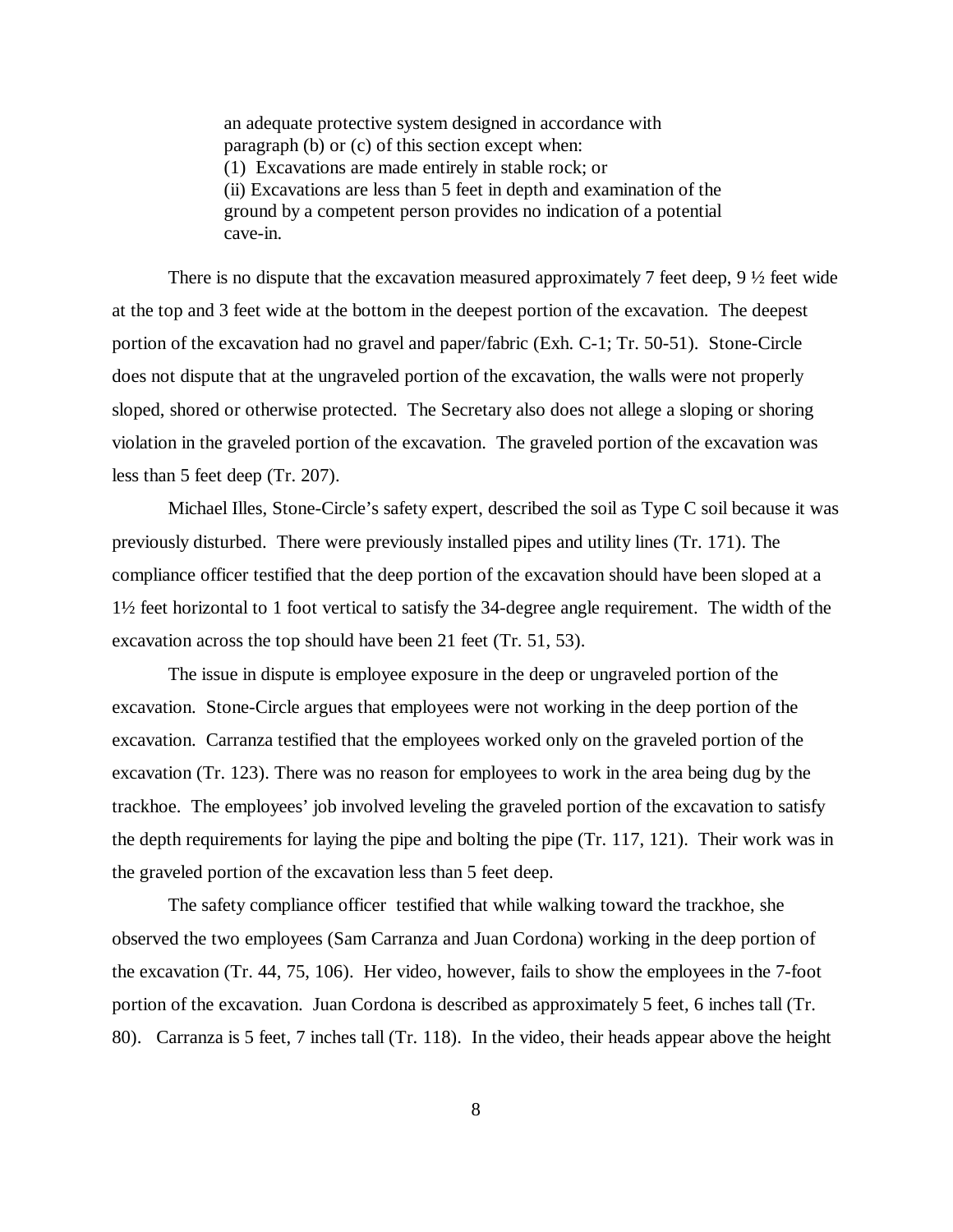of the excavation. This is particularly shown in exhibits C-5 and C-6 which the compliance officer had identified as the deep portion of the excavation (Tr. 106). There is no corroboration of the compliance officer's observations. While walking to the excavation, the compliance officer may have mistaken where she observed employees working. The ungraveled portion of the excavation was only 9 - 10 feet in length (Tr. 110). When the compliance officer reached the trackhoe, the employees were working on the graveled portion of the excavation. The video only shows Sam Carranza and Joe Martin actually in the deep portion of the excavation. Their exposure, however, cannot be used to establish a violation.

Sam Carranza was seen exiting through the deep portion of the excavation in the area of the trackhoe (Exh. C-1, C-9; Tr. 75). Carranza testified that he normally exited the excavation from the gravel portion approximately 20 feet behind where he was working (Tr. 116, 130). He stated that he exited through the deep portion of the excavation because he was instructed to do so by the compliance officer. He stated that the compliance officer motioned him to leave the excavation through the deep portion (Tr. 116, 124). The compliance officer denied giving him any instruction to leave (Tr. 199).

The record shows that the compliance officer was busy showing her OSHA credentials and business card to the foreman. She also was attempting to keep the video camera operating (Tr. 39, 92). Although unintentional, it is reasonable to assume that Carranza believed he was motioned to leave through the deep portion of the excavation. The compliance officer conceded that her hands were free to gesture (Tr. 93). Carranza appeared credible. It is not grounds for issuance of a citation if an employee's exposure to a hazard occurs when the employee complies with the request of an OSHA compliance officer. *Inland Steel Co*., 12 BNA OSHC 1968, 1983, 1986-87 CCH OSHD ¶ 27,647, p. 36,010 (No. 79-3286, 1986). This would also apply if an employee reasonably believed he was complying with a compliance officer's request.

The other employee clearly shown in the deep portion of the excavation was the job foreman, Joe Martin (Exh. C-1). He was assisting the compliance officer with measuring the depth of the excavation. The compliance officer is heard on the video asking the foreman about the depth. The foreman is seen jumping into the excavation. Martin reasonably believed that he was instructed to enter the excavation. Also, the video shows that the compliance officer did not